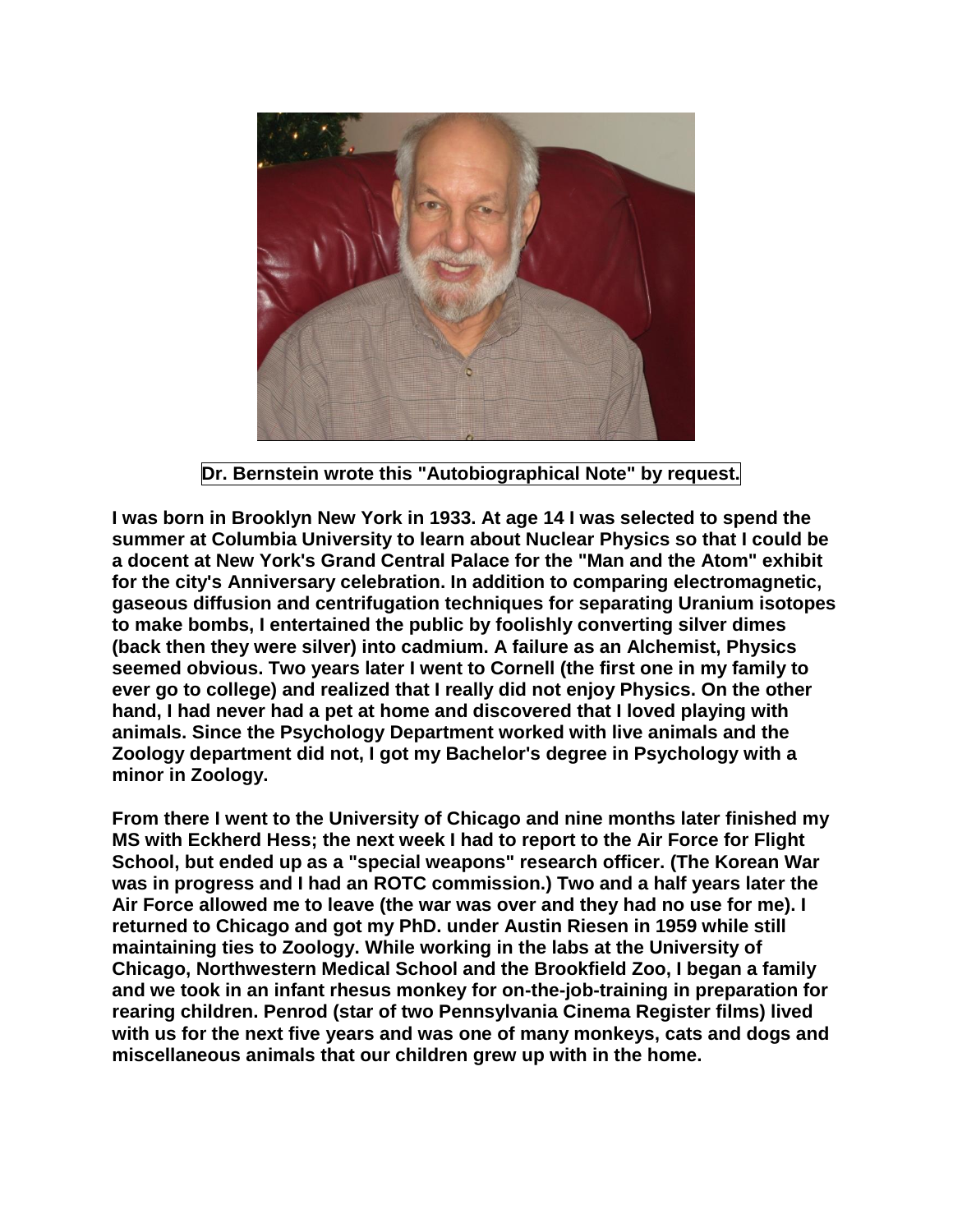**I applied for one job, at the Yerkes Laboratories of Primate Biology convinced that I would get it and spend my life studying primates. Riesen did prevail upon me to submit an application for another job but I can't even remember if they even received it as I did get the job at Yerkes in Orange Park Florida. I continued my affiliation as the Laboratories moved to Atlanta and became the Yerkes Regional Primate Research Center of Emory University. During this time I mixed laboratory studies with field work in Panama, Malaysia and Thailand and continued to do both types of research for my academic career, spending time in Colombia, Indonesia, India, and Japan.**

**In 1968 I was a single father of four small children and took the opportunity to teach my first classes at the University of Georgia, where I kept a part time appointment until 1971 when I accepted a full time position in the Psychology Department. However, I continued my research program at the Yerkes Field Station splitting my time between the two institutions until 1991 when I stopped my research at Yerkes and began research on the Georgia campus, and at other institutions, and continued my field work. My students have continued to work at Yerkes, and other institutions, and to do field work.**

**After 1991 I devoted more time to faculty governance. I served as Graduate Coordinator in the Department and later accepted the Interim Headship when Pat Miller had been selected as the next Head and could not take it immediately. Roger Thomas agreed to come back as Interim Head but only for a few months and I took the last four months. Administrative tasks are always "immediately" and I learned that there is always another way to do what needs to be done no matter what you might believe on the face of it in reading the rules. There is always an obscure rule that is not well publicized that someone will tell you about only if you ask nicely. You can accomplish things, but it takes a lot out of you to do so.**

**I have been active in professional societies and held several offices, including President of the American Society of Primatologists. I was one of the founders of both this Society and the Animal Behavior Society and held positions in the International Ethological Society and the American Institute of Biological Sciences. I also saw service with the Institute for Laboratory Animal Resources of the National Research Council and served on editorial boards, becoming very active as a reviewer of grants and publications for a variety of agencies.**

**Not having the good sense to retire at a sensible age I continue to enjoy teaching, research and University life too much to sit at home and not be an active part of it. I remarried in Athens (the third time was the charm) and our combined family includes six children, nine grandchildren (and counting) and we greatly enjoy our family, including the annual mass vacation to someplace where we can camp, or swim on a coral reef. Fortunately all of us enjoy anything that has to do with water and the outdoors (my children learned about the rain forest first hand when I took them into the field with me as preschoolers).**